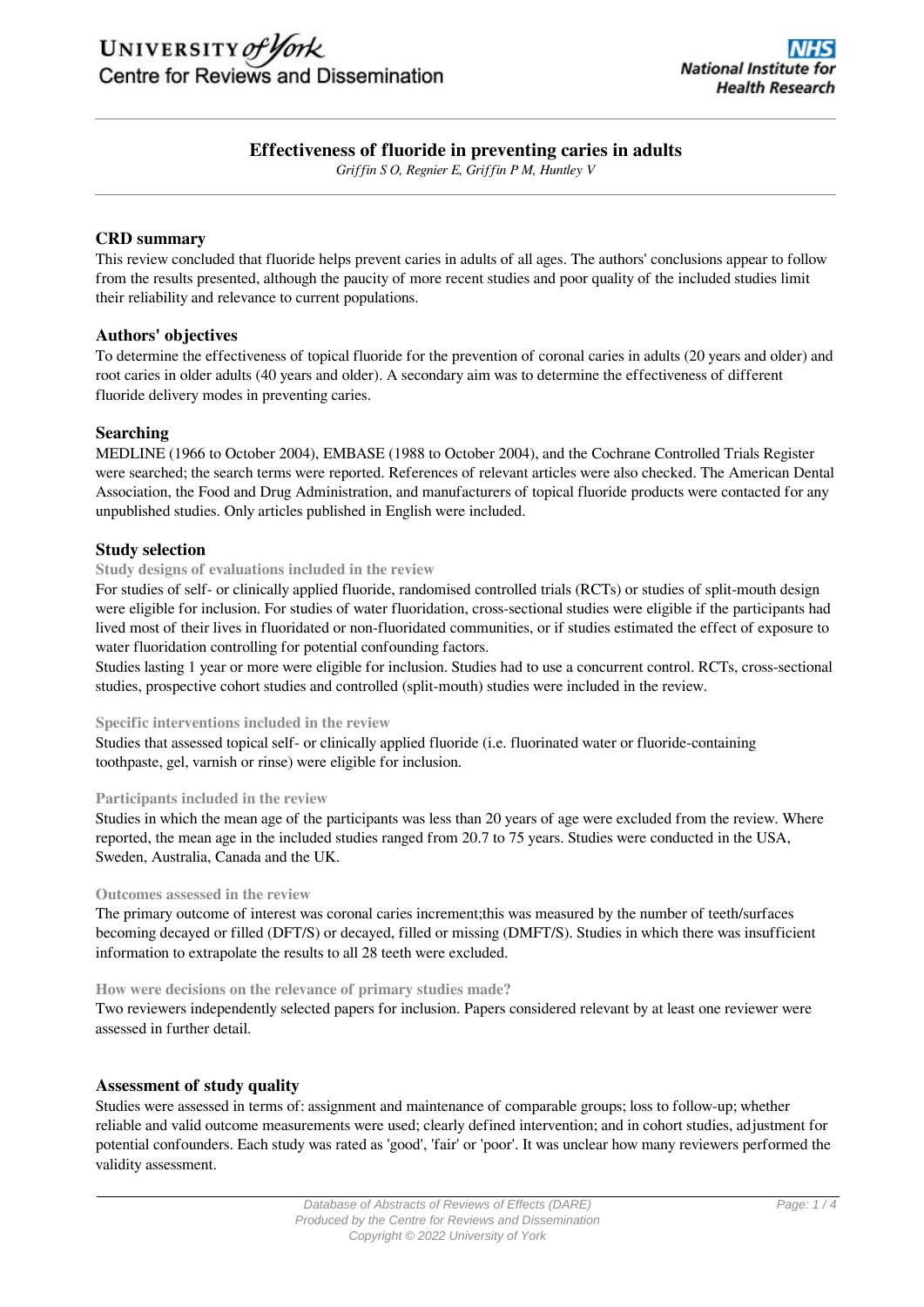

## **Data extraction**

Four reviewers independently extracted data from the primary studies (each article was assigned to two reviewers); any disagreements were resolved by consensus. For studies that reported the absolute difference in caries increment, results for the follow-up examination that was closest to, but at least 1

year after the initial examination were used. For studies whose follow-up period exceeded 1 year, an annualised outcome measure was used. Root caries increment was estimated for adults over 40 years of age.

## **Methods of synthesis**

#### **How were the studies combined?**

Fisher's inverse chi-squared method was used to calculate whether combined p-values were significant. The studies were combined in a random-effects meta-analysis for water fluoridation and modes of fluoride delivery; summary estimates were presented as the relative risk ratio (RR) and absolute reduction, respectively.

#### **How were differences between studies investigated?**

Statistical heterogeneity was assessed using the chi-squared test and the I-squared statistic. Sensitivity analyses looking at date of publication and the effect of including 2 cohort studies were performed. Separate analyses were conducted for older adults (aged 40 years).

## **Results of the review**

Twenty studies (n=13,551) were included in the review: 10 RCTs, 8 cross-sectional studies, 1 prospective cohort study and 1 controlled trial (tooth pairs in split-mouth trial).

Twelve longitudinal studies were included. Among these studies nine reported drop-out rates (mean drop-out rate for 1 year was 10.9%), five reported that examiners were blinded, and eight reported using a placebo control group.

Coronal caries were higher in the control group than in the treatment group in studies of all adults (18 studies) and older adults (6 studies) for any fluoride. In all studies that compared root caries in older adults, caries were higher in the nonfluoride group than in the fluoride group (7 studies, combined).

Community water fluoridation was found to be effective in preventing caries (9 studies). Fluoridation was found to significantly reduce caries in lifelong residents of fluoridated water communities compared with controls (RR 0.654, 95% confidence interval, CI: 0.490, 0.874; equivalent to prevention fraction 34%, 95% CI: 12.6, 51.0). Evidence of statistical heterogeneity was found. When only studies published after 1979 were included in the analysis, the prevention fraction was 27% (95% CI: 19.4, 34.3); there was no evidence of statistical heterogeneity.

The difference in annual coronal caries increment for all adults by any mode of fluoride delivery was found to favour the fluoride group, 0.64 (95% CI: 0.35, 0.94), based on 11 studies. Evidence of statistical heterogeneity was found. A similar effect was found when only studies published after 1979 where included in the analysis (0.29, 95% CI: 0.16, 0.42); there was no evidence of statistical heterogeneity. The difference in annual root caries increment for older adults by any mode of fluoride delivery was found to favour the fluoride group (0.22, 95% CI: 0.08, 0.37), based on 5 studies. No evidence of statistical heterogeneity was found.

No statistically significant difference between self-applied fluoride and control was found in the annual coronal caries increment in all adults (0.72, 95% CI: 0.20, 1.24); evidence of statistical heterogeneity was found. When the analysis was restricted to solely self-applied fluoride, there was a benefit in favour of the fluoride exposed group (0.30, 95% CI: 0.09, 0.51) and no evidence of heterogeneity.

There were insufficient data to calculate summary measures for professionally applied fluoride delivery compared with another fluoride delivery.

## **Authors' conclusions**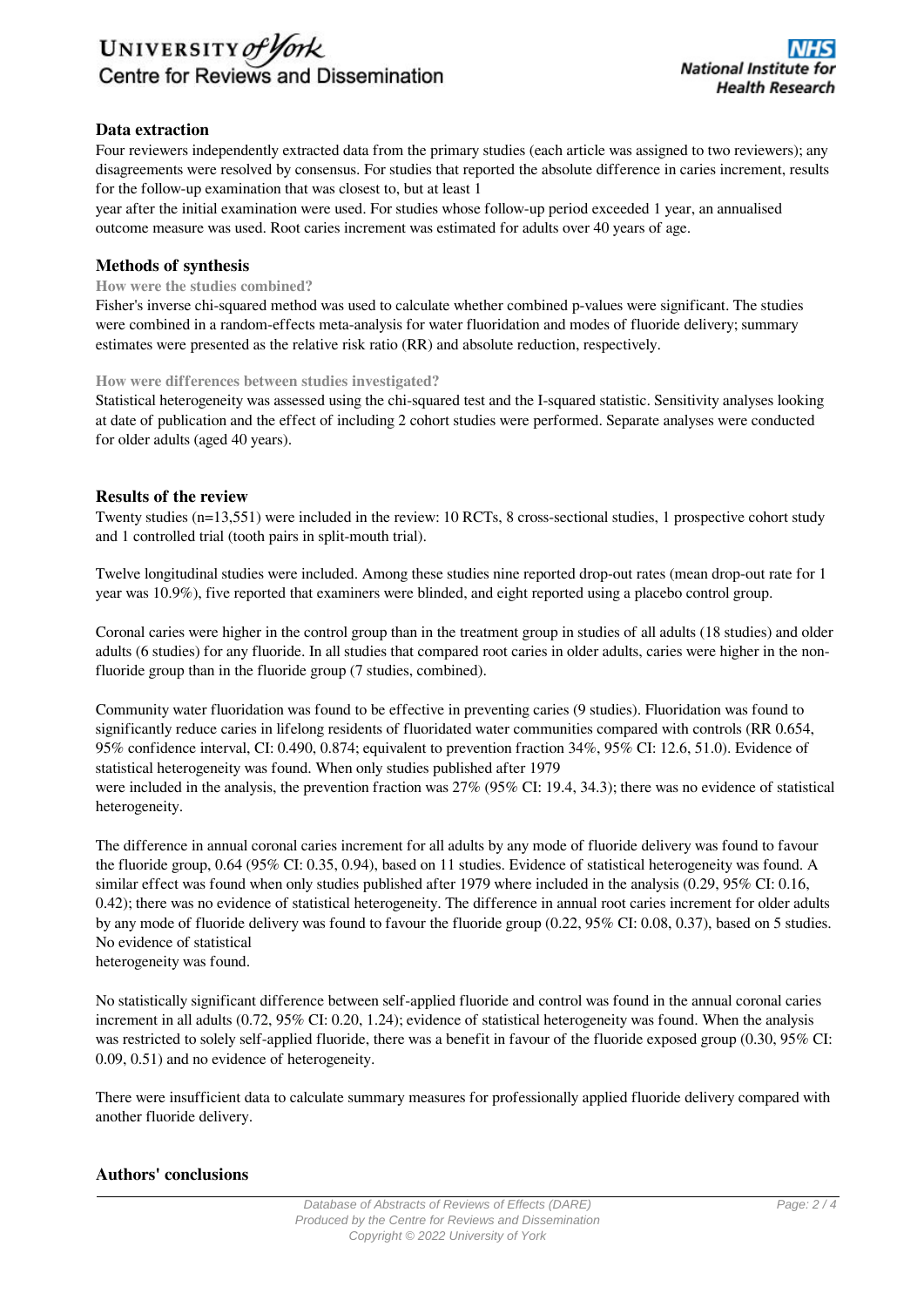

Fluoride helps prevent caries in adults of all ages.

## **CRD commentary**

The review question was supported by clear inclusion criteria in terms of the study design, intervention and participants. Several sources were searched, although the search strategy was restricted by language; it is therefore possible that relevant papers might have been missed. The methods undertaken to select papers and extract the data were likely to have minimised reviewer error and bias. The quality of the primary studies was assessed and the results reported.

The analysis used to calculate whether the combined p-values were significant does not take account of individual studies. Studies of different designs were pooled in some of the meta-analyses, which might not have been appropriate. The authors assessed statistical heterogeneity and sensitivity analyses were

performed. The authors highlighted a number of limitations, for example, the findings on the effectiveness of selfapplied fluoride may not be generalisable to the current adult population as only 4 studies were published after 1979. The authors' conclusions appear to follow from the results presented, although the paucity of more recent studies and poor quality of the included studies limit their reliability and relevance to current populations.

## **Implications of the review for practice and research**

Practice: The authors stated that the results support the development and implementation of fluoride programmes in adults.

Research: The authors stated the need for additional well-designed RCTs to evaluate the effectiveness of fluoride in adults.

## **Funding**

Division of Oral Health Centers for Disease Control and Prevention; Defense Resources Management Institute, Naval Postgraduate School; and National Science Foundation, grant number DMI-0113881.

## **Bibliographic details**

Griffin S O, Regnier E, Griffin P M, Huntley V. Effectiveness of fluoride in preventing caries in adults. Journal of Dental Research 2007; 86(5): 410-415

## **PubMedID**

[17452559](http://www.ncbi.nlm.nih.gov/pubmed?term=17452559)

## **Original Paper URL**

http://jdr.iadrjournals.org/

## **Indexing Status**

Subject indexing assigned by NLM

## **MeSH**

Adult; Age Factors; Dental Caries /prevention & control; Fluoridation; Fluorides /administration & dosage /therapeutic use; Humans

**AccessionNumber** 12007005706

**Date bibliographic record published** 10/03/2008

**Date abstract record published** 09/08/2008